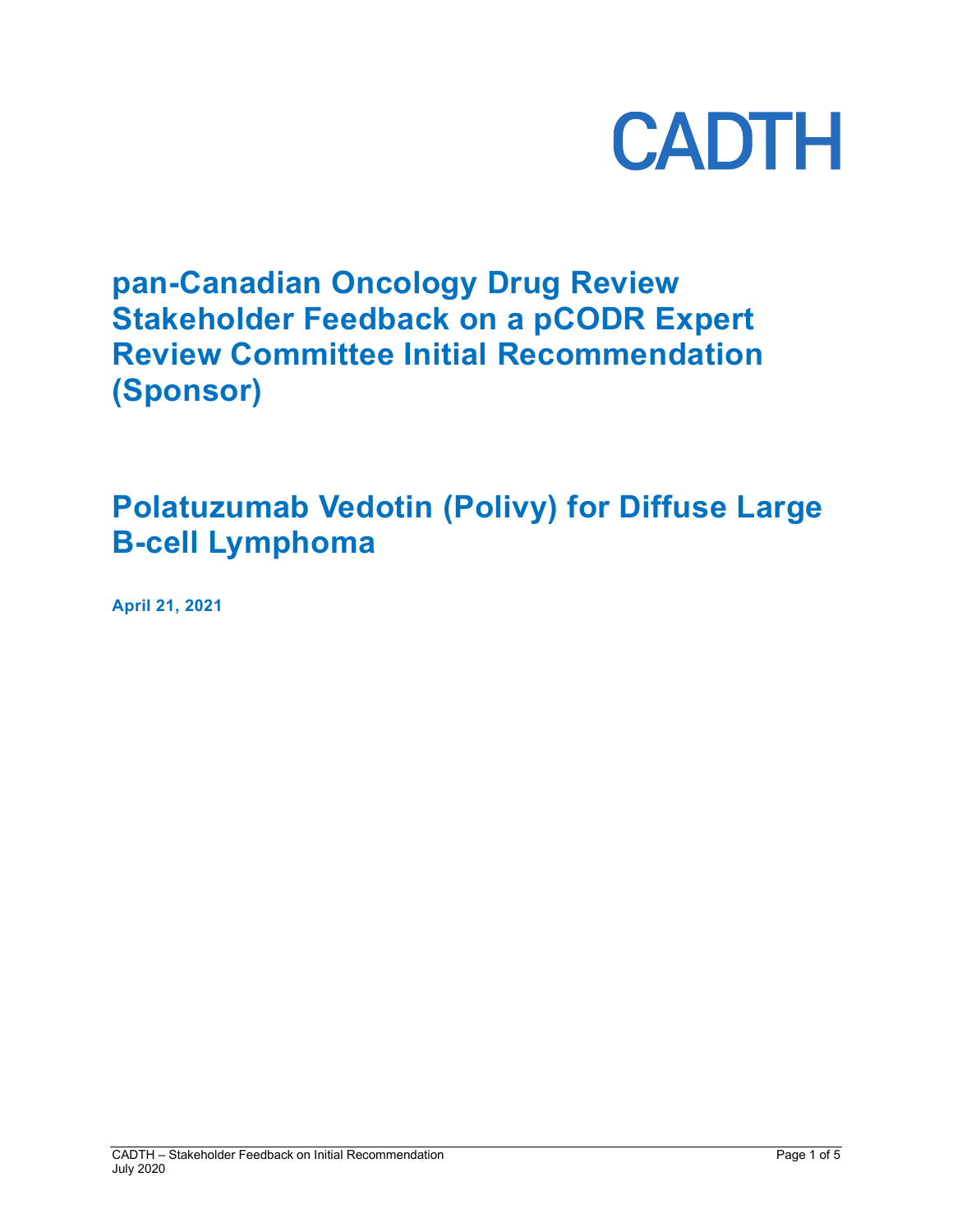## **3 Feedback on pERC Initial Recommendation**

| Name of the Drug and Indication(s):    | Polivy™ (polatuzumab vedotin)<br>Indication: POLIVY (Polatuzumab vedotin) in<br>combination with bendamustine and rituximab (pola-BR)<br>for the treatment of adult patients with<br>relapsed/refractory (R/R) diffuse large Bcell lymphoma<br>(DLBCL), not otherwise specified, who are not eligible for<br>autologous stem cell transplant (ASCT). |
|----------------------------------------|------------------------------------------------------------------------------------------------------------------------------------------------------------------------------------------------------------------------------------------------------------------------------------------------------------------------------------------------------|
| Eligible Stakeholder Role              | Manufacturer                                                                                                                                                                                                                                                                                                                                         |
| <b>Organization Providing Feedback</b> | Hoffmann-La Roche Limited                                                                                                                                                                                                                                                                                                                            |

*\* CADTH may contact this person if comments require clarification. Contact information will not be included in any public posting of this document by CADTH.*

## **3.1 Comments on the Initial Recommendation**

- a) Please indicate if the stakeholder agrees, agrees in part, or disagrees with the initial recommendation:
	- ☒ Agrees ☐ Agrees in part ☐ Disagrees

*Hoffmann-La Roche Limited agrees with the initial recommendation.* 

*Rationale: Pola-BR offers clinically meaningful benefit for patients with a manageable safety profile, compared with BR and currently available treatment options in Canada. Pola-BR offers a much needed treatment option that can lead to better outcomes for R/R DLBCL patients.*

b) Please provide editorial feedback on the initial recommendation to aid in clarity. Is the initial recommendation or are the components of the recommendation (e.g., clinical and economic evidence) clearly worded? Is the intent clear? Are the reasons clear?

| Page<br><b>Number</b> | <b>Section</b><br><b>Title</b> | Paragraph,<br><b>Line Number</b> | <b>Comments and Suggested Changes to</b><br><b>Improve Clarity</b>                                                                                                                                                                                                                                                                                                                 |
|-----------------------|--------------------------------|----------------------------------|------------------------------------------------------------------------------------------------------------------------------------------------------------------------------------------------------------------------------------------------------------------------------------------------------------------------------------------------------------------------------------|
| Pg 12                 | Economic<br>Evaluation         | Para 3, bullet<br>4, line 1      | Comment to provide clarity regarding inclusion<br>of the 30mg vial: Roche expects the approval<br>of the 30mg vial prior to funding<br>implementation; as such it was included in the<br>economic analysis. Upon availability, both the<br>drug product configurations, i.e., 30mg/vial and<br>140mg/vial, offer drug preparation efficiency<br>and reduce potential drug wastage. |
|                       |                                |                                  |                                                                                                                                                                                                                                                                                                                                                                                    |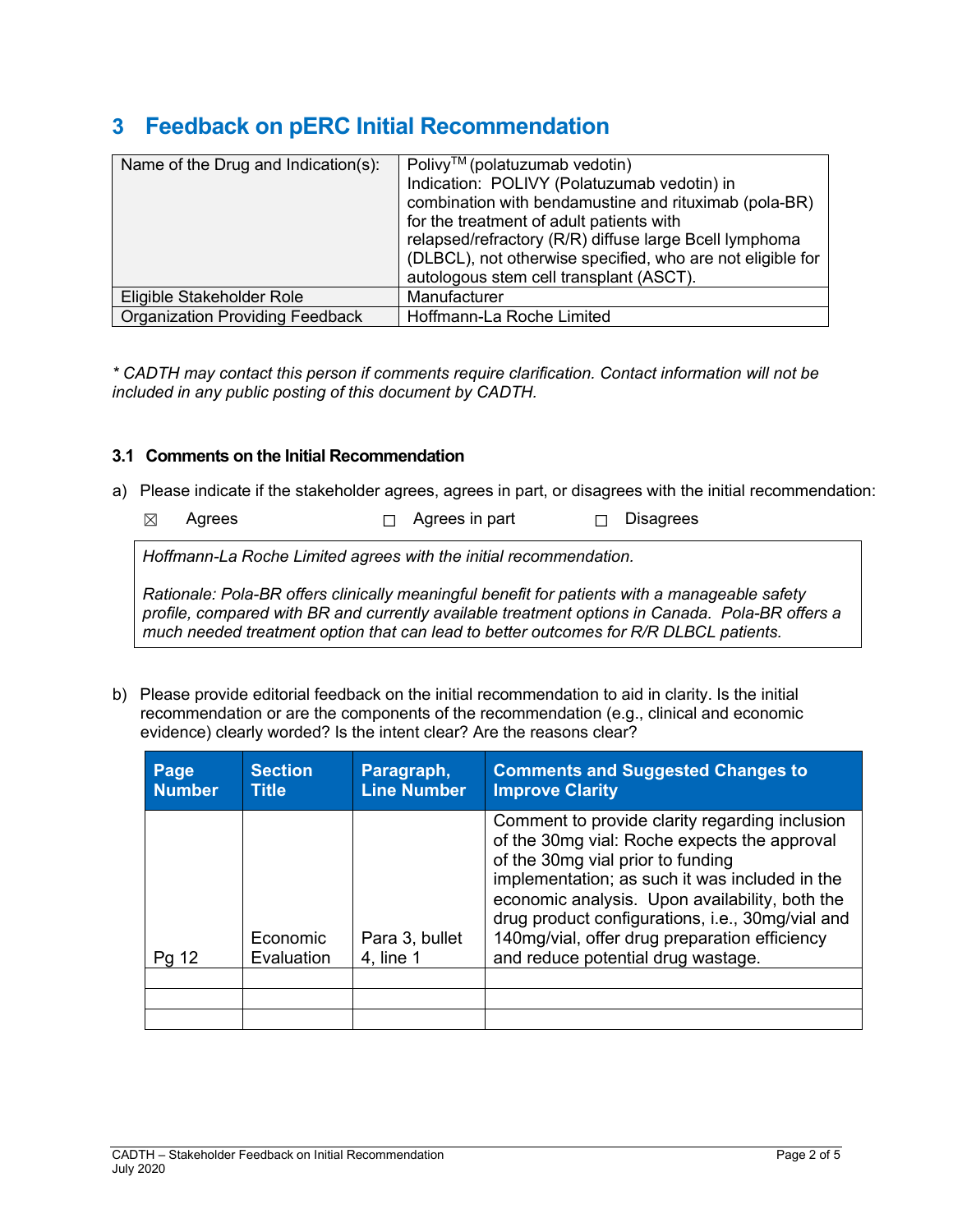### **3.2 Comments Related to Eligible Stakeholder Provided Information**

Notwithstanding the feedback provided in part a) above, please indicate if the stakeholder would support this initial recommendation proceeding to final recommendation ("early conversion"), which would occur two business days after the end of the feedback deadline date.

| ⊠ | Support conversion to final<br>recommendation.              | Do not support conversion to final<br>recommendation. |  |
|---|-------------------------------------------------------------|-------------------------------------------------------|--|
|   | Recommendation does not require<br>reconsideration by pERC. | Recommendation should be<br>reconsidered by pERC.     |  |

If the eligible stakeholder does not support conversion to a final recommendation, please provide feedback on any issues not adequately addressed in the initial recommendation based on any information provided by the stakeholder during the review.

Please note that new evidence will be not considered at this part of the review process, however, it may be eligible for a resubmission.

Additionally, if the eligible stakeholder supports early conversion to a final recommendation; however, the stakeholder has included substantive comments that requires further interpretation of the evidence, the criteria for early conversion will be deemed to have not been met and the initial recommendation will be returned to pERC for further deliberation and reconsideration at the next possible pERC meeting.

| Page Section | <b>Section</b> | Paragraph,<br><b>Line Number</b> | <b>Comments related to Stakeholder Information</b> |
|--------------|----------------|----------------------------------|----------------------------------------------------|
|              |                |                                  |                                                    |
|              |                |                                  |                                                    |
|              |                |                                  |                                                    |
|              |                |                                  |                                                    |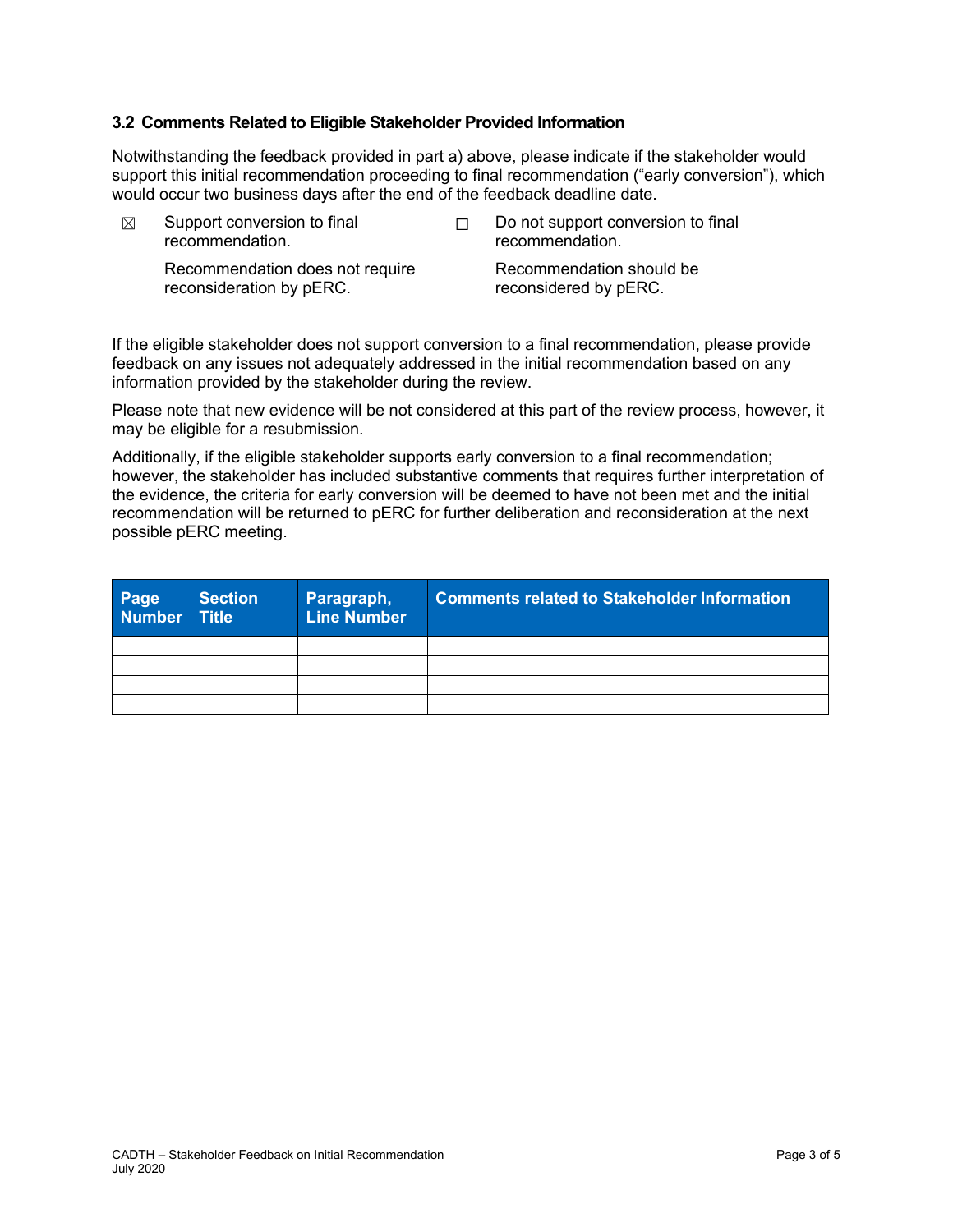## **Template for Stakeholder Feedback on a pCODR Expert Review Committee Initial Recommendation**

## **1 About Stakeholder Feedback**

CADTH invites eligible stakeholders to provide feedback and comments on the pan-Canadian Oncology Drug Review Expert Review Committee (pERC) initial recommendation.

As part of the CADTH's pan-Canadian Oncology Drug Review (pCODR) process, pERC makes an initial recommendation based on its review of the clinical benefit, patient values, economic evaluation and adoption feasibility for a drug. The initial recommendation is then posted for feedback from eligible stakeholders. All eligible stakeholders have 10 business days within which to provide their feedback on the initial recommendation. It should be noted that the initial recommendation may or may not change following a review of the feedback from stakeholders.

CADTH welcomes comments and feedback from all eligible stakeholders with the expectation that even the most critical feedback be delivered respectfully and with civility.

### **A. Application of Early Conversion**

The stakeholder feedback document poses two key questions:

**1. Does the stakeholder agree, agree in part, or disagree with the initial recommendation?**

All eligible stakeholders are requested to indicate whether they agree, agree in part, or disagree with the initial recommendation, and to provide a rationale for their response. Please note that if a stakeholder agrees, agrees in part or disagrees with the initial recommendation, they can still support the recommendation proceeding to a final recommendation (i.e. early conversion).

#### **2. Does the stakeholder support the recommendation proceeding to a final recommendation ("early conversion")?**

An efficient review process is one of the key guiding principles for CADTH's pCODR process. If all eligible stakeholders support the initial recommendation proceeding to a final recommendation and that the criteria for early conversion as set out in the *[Procedures for the](https://www.cadth.ca/sites/default/files/pcodr/pCODR%27s%20Drug%20Review%20Process/pcodr-procedures.pdf)  [CADTH Pan-Canadian Oncology Drug Review](https://www.cadth.ca/sites/default/files/pcodr/pCODR%27s%20Drug%20Review%20Process/pcodr-procedures.pdf)* are met, the final recommendation will be posted on the CADTH website two business days after the end of the feedback deadline date. This is called an "early conversion" of an initial recommendation to a final recommendation.

For stakeholders who support early conversion, please note that if there are substantive comments on any of the key quadrants of the deliberative framework (e.g., differences in the interpretation of the evidence), the criteria for early conversion will be deemed to have **not** been met and the initial recommendation will be returned to pERC for further deliberation and reconsideration at the next possible pERC meeting. Please note that if any one of the eligible stakeholders does not support the initial recommendation proceeding to a final recommendation, pERC will review all feedback and comments received at a subsequent pERC meeting and reconsider the initial recommendation.